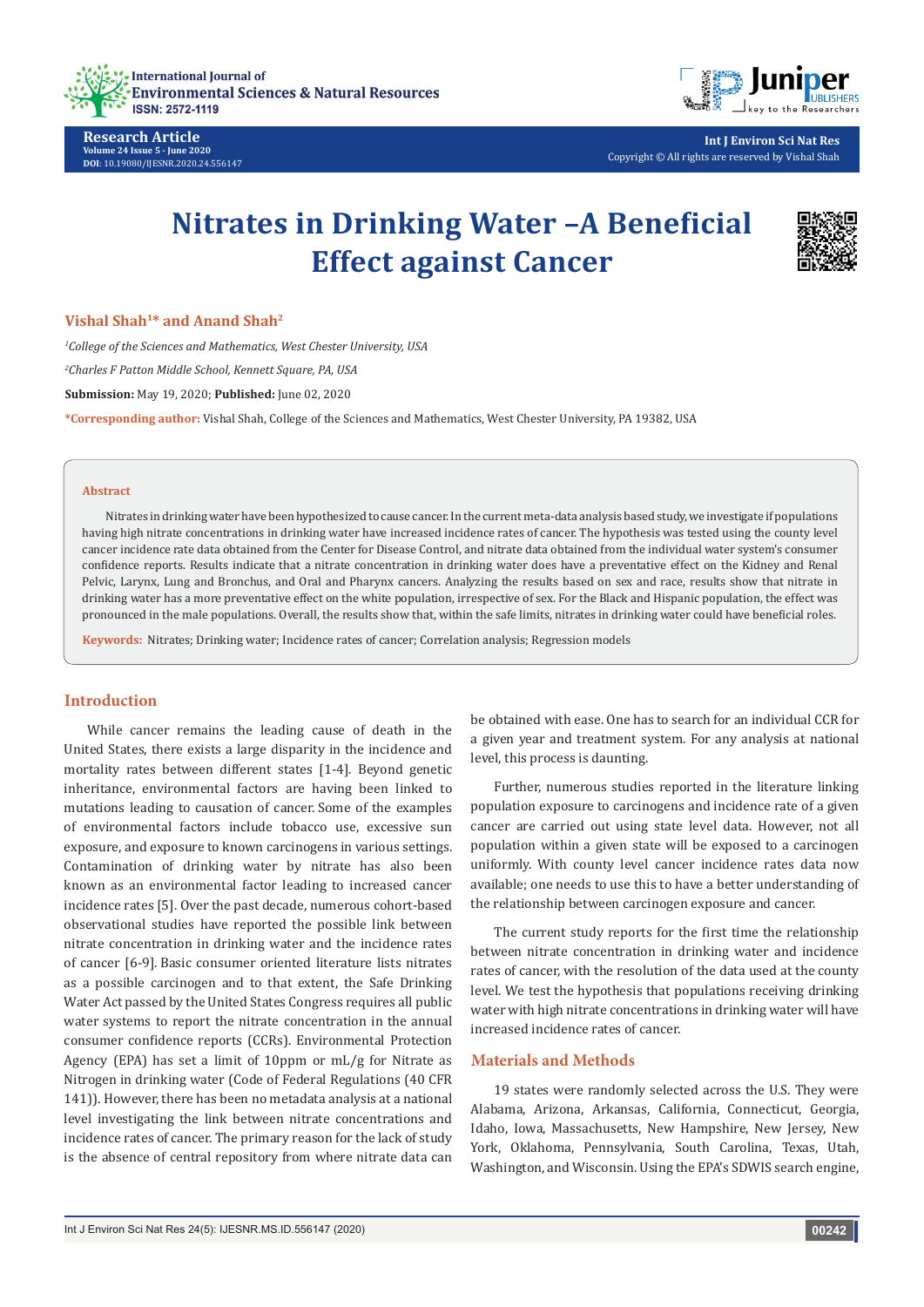a list of drinking water systems serving more than 100,000 people along with the population and county that the system serves was obtained (<https://www.epa.gov/enviro/sdwis-search>). For New Hampshire and Utah, water systems that are serving 10,000 to 100,000 population range were added as well. The rationale for selecting these systems was because of the lack of CCRs for smaller systems and to ensure the collection of data for all drinking water systems serving the population does not become time prohibitive. On each water system's website, available Consumer Confidence Reports were downloaded and values of the maximum nitrate concentration present in drinking water was transcribed. All the nitrate data was downloaded for the years between 2012 and 2017. Average of the maximum values for each of the counties was calculated prior to being used in the analysis as the independent variable. The Center for Disease Control (CDC)'s database was used to obtain the age-adjusted incidence rate of Cancer per 100,000 population cancer for the time frame 2011-2015 at the county level ([https://ephtracking.cdc.gov/DataExplorer/#/](https://ephtracking.cdc.gov/DataExplorer/%23/)). All Cancer types for which the data were available at the county level were selected in the study. Total annual precipitation data were collected from the National Oceanic and Atmospheric Administration website. All water systems that covers multiple counties were deleted prior to both data analyses. Pearson correlation analyses and linear regression analyses were carried out using Statistica v13.3.

We acknowledge the discrepancy in the time duration. However, the reason for the selected time frame is the lack of nitrate data for all the years from 2011-2015, the latest cancer data available. The Safe Drinking Water Act passed by the United States Congress requires that the drinking water treatment system distribute the results of primary contaminants and strongly encourages the distribution of the results for secondary contaminant analysis to the users. Many drinking water systems have just recently started to make the results freely available over the internet. When the next SERS data are released for 2015- 2020, we will be able to study the relationship between nitrate concentration and incidence rates of cancer for the same duration and with the five-year data for nitrates.

#### **Results and Discussion**

A total of 1,355 unique nitrate values were transcribed for the drinking water across the 19 states and 142 counties analyzed in the study. The average maximum nitrate value found in the drinking water was 2.2ppm and only eight values were above the EPA approved threshold of 10 ppm. Upon transforming the nitrate data to five year averages, data distribution shows that most of the country indeed receive water with nitrate concentration less than 2ppm (Figure 1). This indicates that the majority of the population analyzed in the current study receive safe drinking water in reference to nitrate concentration.

The results of the Pearson Correlation analysis between the five-year average incidence rates of cancer and five-year average maximum nitrate concentrations are shown in Table 1. Of the thirteen types analyzed, only four cancer types show any statistically significant correlation with the nitrate concentration in drinking water ( $p < 0.05$ ). For four cancer types: kidney and renal pelvic, larynx, lung and bronchus, and oral and pharynx, the correlation coefficients are negative and statistically significant. This indicates that as the concentration of nitrates in drinking water increases within safe limits, the observed cancer incidence rates decreases in the population. This signifies a preventative effect of nitrates. To confirm the statistical correlation between nitrate concentrations in drinking water and incidence rates of cancer, linear regression models were developed. As seen in Table 1, the same four cancer types were found to have coefficients to be statistically significant ( $p$  <0.05) as observed for the Pearson Correlation analysis. This confirms the observed correlation between nitrates and incidence rates of the cancer.



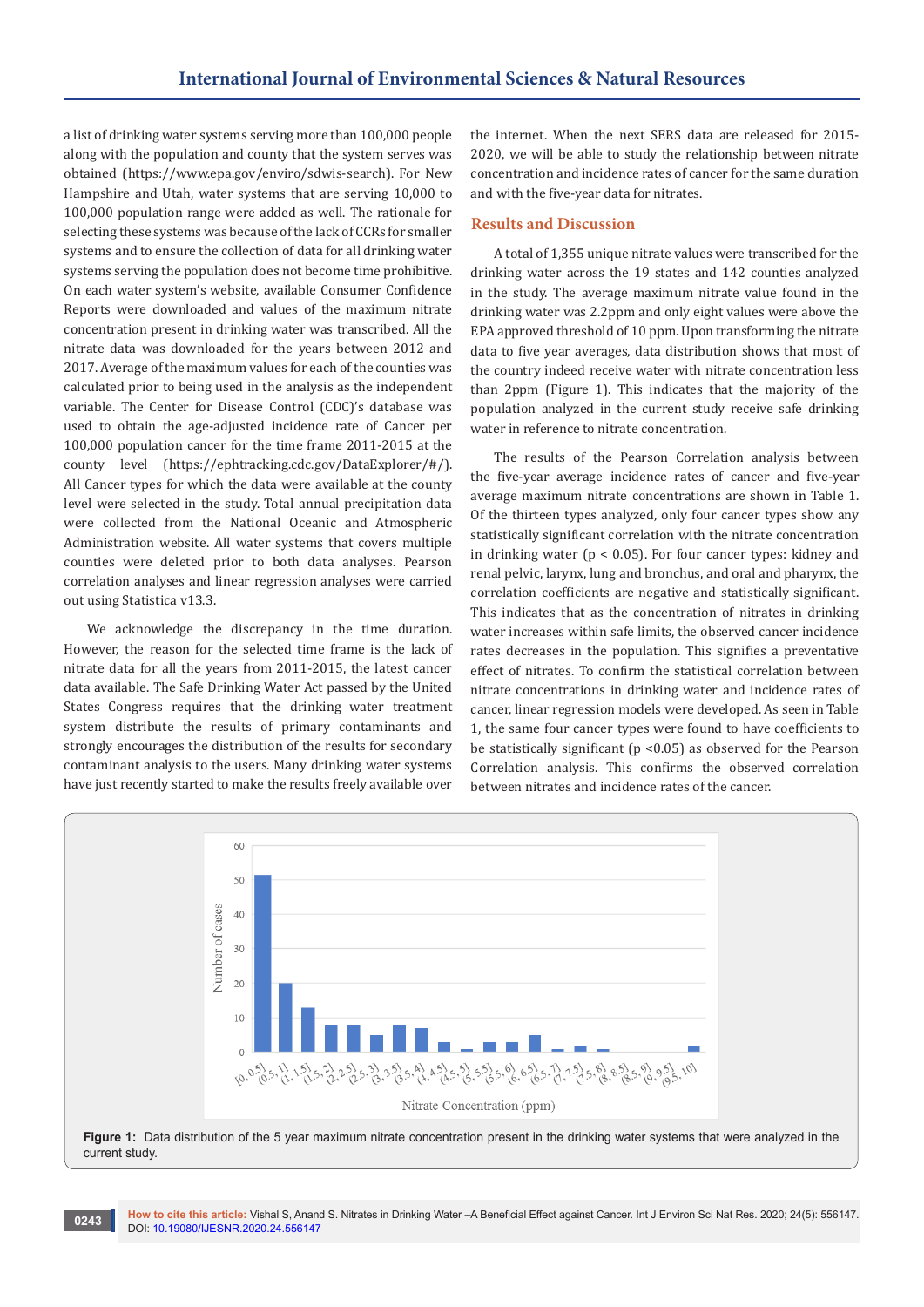| <b>Cancer Type</b>               | <b>Pearson Correlation Coefficient</b> | <b>Linear Regression Coefficient</b> |  |
|----------------------------------|----------------------------------------|--------------------------------------|--|
| Bladder                          | $-0.05$                                | $-0.05$                              |  |
| Brain and Nervous System         | $-0.05$                                | $\mathbf{0}$                         |  |
| Breast and Ovarian               | $-0.06$                                | $-0.18$                              |  |
| Esophagus                        | $-0.17$                                | $-0.06$                              |  |
| Kidney and Renal Pelvic          | $-0.22*$                               | $-0.23*$                             |  |
| Larynx                           | $-0.39*$                               | $-0.16*$                             |  |
| Leukemia                         | $-0.04$                                | $-0.03$                              |  |
| Liver and Intrahepatic Bile Duct | 0.12                                   | 0.08                                 |  |
| Lung and Bronchus                | $-0.32*$                               | $-1.72*$                             |  |
| Melanoma of the Skin             | 0.02                                   | 0.17                                 |  |
| Non-Hodgkin's Lymphoma           | 0.14                                   | 0.14                                 |  |
| Oral and Pharynx                 | $-0.31*$                               | $-0.22*$                             |  |
| Thyroid                          | 0.09                                   | 0.15                                 |  |

**Table 1:** Pearson correlation coefficients and linear regression coefficients showing relationship between nitrate concentration in drinking water (independent variable) and incidence rates of cancer (dependent variable).

 $*$  Values that are statistically significant ( $p < 0.05$ ).

To understand if the relationship between nitrates and incidence rates of cancer are influenced by race and sex, regression analysis models were obtained with incidence rates of cancer obtained for each combination of sex (male and female) and race (Asian, Black, Hispanic, American Indian, and White). P values of the coefficients for nitrate concentrations against incidence rates of cancer for each given sex and race is shown in Table 2. As seen

in Table 2, race and sex play a significant role in determining the causative and preventative effects of nitrate. The white population seems to be more impacted by the concentration of nitrates in general whereas no statistically significant correlation was observed for Asians and American Indians for all the types of cancer analyzed, irrespective of the sex.

Table 2: P values of the linear regression coefficient for nitrate concentration in drinking water when modeled to predict the incidence rates of cancer. The values that are < 0.05 are in bold font.

|                          | <b>Kidney and Renal Pelvic</b> | Larynx        | <b>Lung and Bronchus</b> | <b>Oral and Pharynx</b> |
|--------------------------|--------------------------------|---------------|--------------------------|-------------------------|
| Male-White               | 0.051                          | 0.000         | 0.000                    | 0.000                   |
| Female - White           | 0.089                          | 0.000         | 0.013                    | 0.001                   |
| Male-Asian               | 0.515                          | 0.499         | 0.298                    | 0.16                    |
| Female - Asian           | 0.231                          | 0.362         | 0.608                    | 0.06                    |
| Male - Black             | 0.29                           | 0.001         | 0.004                    | 0.024                   |
| Female - Black           | 0.198                          | 0.339         | 0.617                    | 0.138                   |
| Male - Hispanic          | 0.111                          | 0.02          | 0.006                    | 0.063                   |
| Female - Hispanic        | 0.907                          | 0.019         | 0.359                    | 0.024                   |
| Male - American Indian   | 0.551                          | Too few cases | 0.076                    | Too few cases           |
| Female - American Indian | 0.169                          | Too few cases | 0.18                     | 0.138                   |

It is important to note that the regression models presented in the study only allows us to see if there is a relationship between nitrate concentration in drinking water and the incidence rates of cancer. The primary reason being the cancer data was presented as an average for 2011-2015 years, but nitrate data was average of 2012- 2017 years, with not all counties having all five year average values. Recently, Shah et al. [10] reported that there are increased incidence rates of cancer rates in counties with high precipitation

(rainfall and snowfall) [10]. While no direct cause was determined in the study, we investigated if there is any relationship between the nitrate concentration in drinking water and precipitation in a given county. Correlation analysis showed that the two variables have statistically significant negative correlation ( $r = -0.26$ ,  $p = 0.26$ < 0.05). This implies that water from counties receiving high precipitation has low level of nitrates in drinking water. It is well established that as the precipitation increases in a given area, it